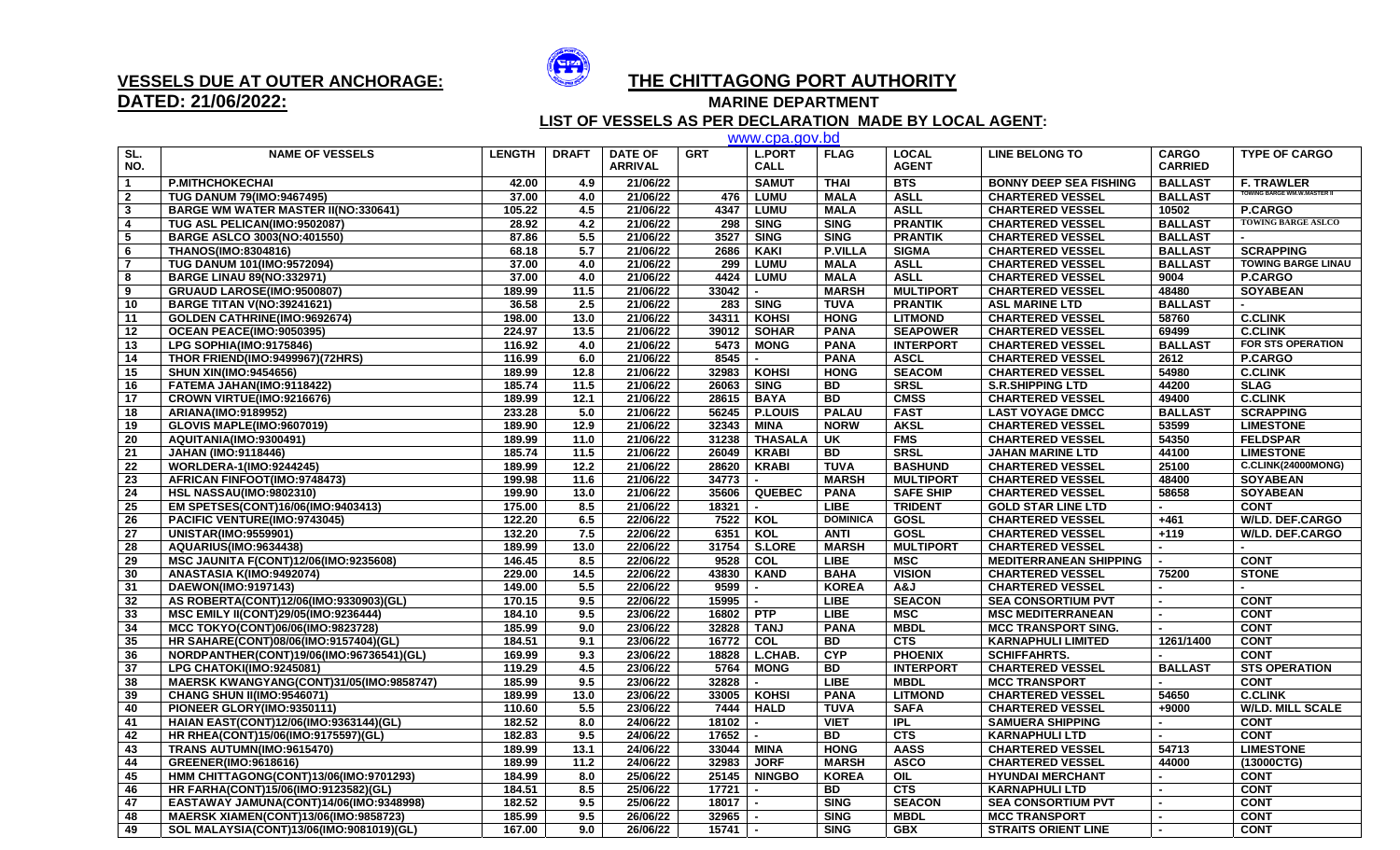| 50              | KOTA RANCAK(CONT)13/06(IMO:9296298)(GL)          | 145.93 | 8.0  | 26/06/22 |            | 9678 SING                | <b>SING</b>  | PIL(BD)          | <b>PACIFIC INTER. LINE</b>    |           | <b>CONT</b>     |
|-----------------|--------------------------------------------------|--------|------|----------|------------|--------------------------|--------------|------------------|-------------------------------|-----------|-----------------|
| $-51$           | GREEN EARTH(CONT)14/06(IMO:9865984)(GL)          | 172.07 | 9.5  | 26/06/22 | 17954      |                          | <b>SING</b>  | <b>SEACON</b>    | <b>SEA CONSORTIUM PVT</b>     |           | <b>CONT</b>     |
| 52              | OCEAN TIANCHEN(IMO:9740146)                      | 199.90 | 13.0 | 26/06/22 | 36415      | <b>SANTOS</b>            | <b>HONG</b>  | <b>SAFE SHIP</b> | <b>CHARTERED VESSEL</b>       | 56657     | <b>SOYABEAN</b> |
| 53              | SONGA CHEETAH(CONT)16/06(IMO:9405100)            | 147.84 | 7.0  | 26/06/22 | $\sim$     |                          | <b>LIBE</b>  | <b>RELIANCE</b>  |                               |           | <b>CONT</b>     |
| 54              | ZHE HAI 512(IMO:9677583)                         | 189.99 | 8.0  | 26/06/22 |            | 30136   LIANY            | <b>CHINA</b> | <b>LITMOND</b>   | <b>CHARTERED VESSEL</b>       | 3056      | GI              |
| 55              | UBENA(CONT)16/06(IMO:9690078)                    | 185.00 | 9.5  | 27/06/22 | 24901      | <b>SHEKOU</b>            | <b>PORTU</b> | <b>APL</b>       | APL BD. LTD                   |           | <b>CONT</b>     |
| 56              | IMKE SCHEPERS(CONT)09/06(IMO:9360520)(GL)        | 154.85 | 8.5  | 27/06/22 | 9056       | $\overline{c}$           | <b>ANTI</b>  | <b>TRIDENT</b>   | <b>GOLD STAR LINE</b>         |           | <b>CONT</b>     |
| $\overline{57}$ | MCC CEBU(CONT)09/06(IMO:9823730)                 | 185.99 | 9.0  | 27/06/22 | 32828      |                          | <b>PANA</b>  | <b>MBDL</b>      | <b>MCC TRANSPORT</b>          |           | <b>CONT</b>     |
| 58              | CAPE FORTIUS(CONT)19/06(IMO:9734147)(GL)         | 185.00 | 8.5  | 27/06/22 | 25090      |                          | <b>CYP</b>   | CT(BD)           | <b>ORIENT OVERSEAS CONT.</b>  |           | <b>CONT</b>     |
| 59              | ATLANTIC SPIRIT(IMO:9660126)                     | 179.90 | 11.0 | 27/06/22 |            | 22434 KUSHI              | <b>HONG</b>  | <b>ASCL</b>      | <b>CHARTERED VESSEL</b>       | 31800     | GI(SCRAP)       |
| 60              | SEA MASTER(CONT)21/04(IMO:9625920)               | 170.00 | 8.5  | 28/06/22 | 20239      |                          | <b>LIBE</b>  | <b>TRIDENT</b>   | <b>GOLD STAR LINE</b>         |           | <b>CONT</b>     |
| 61              | MAERSK VLADIVOSTOK(CONT)16/06(IMO:9840697)       | 185.99 | 9.5  | 28/06/22 | 32828      |                          | <b>PANA</b>  | <b>MBDL</b>      | <b>MCC TRANSPORT</b>          |           | <b>CONT</b>     |
| 62              | HERMANN SCHEPERS(CONT)16/06(IMO:9255751)(GL)     | 164.65 | 7.4  | 28/06/22 | 9755 COL   |                          | <b>ANTI</b>  | <b>MSC</b>       | <b>MEDITERRANEAN SHIPPING</b> |           | <b>CONT</b>     |
| 63              | CNC NEPTUNE(CONT)19/06(IMO:9836658)(GL)          | 172.00 | 9.5  | 28/06/22 | 18652      | <b>SING</b>              | <b>SING</b>  | <b>APL</b>       | APL BD. LTD                   |           | <b>CONT</b>     |
| 64              | CAPE SYROS(CONT)19/06(IMO:9676204)               | 185.00 | 8.5  | 28/06/22 | 25165      |                          | <b>CYP</b>   | CT(BD)           | <b>ORIENT OVERSEAS CONT.</b>  |           | <b>CONT</b>     |
| 65              | XPRESS SAGARMALA(CONT)19/04(IMO:9862736)(GL)     | 172.00 | 9.5  | 29/06/22 | 19235      |                          | <b>SING</b>  | <b>SEACON</b>    | <b>SEA CONSORTIUM PVT</b>     |           | <b>CONT</b>     |
| 66              | ANTON SCHEPERS(CONT)27/01(IMO:9217553)(GL)       | 164.65 | 7.2  | 29/06/22 |            | COL                      | <b>ANTI</b>  | <b>MSCL</b>      | <b>FAR SHIPPING LINE</b>      |           | <b>CONT</b>     |
| 67              | <b>MOUNT KELLETT(CONT)05/06(IMO:9760627)</b>     | 169.99 | 9.5  | 29/06/22 | 18870      | <b>SING</b>              | <b>SING</b>  | <b>APL</b>       | APL (BD) PVT. LTD             |           | <b>CONT</b>     |
| 68              | FSL SINGAPORE(CONT)19/04(IMO:9845037)(GL)        | 171.99 | 9.5  | 29/06/22 | 16850      | COL                      | <b>LIBE</b>  | <b>MSCL</b>      | <b>FAR SHIPPING LINE</b>      |           | <b>CONT</b>     |
| 69              | MCC DANANG(CONT)19/06(IMO:9823742)               | 185.99 | 9.0  | 29/06/22 | 32828      | $\blacksquare$           | <b>PANA</b>  | <b>MBDL</b>      | <b>MCC TRANSPORT</b>          |           | <b>CONT</b>     |
| $\overline{70}$ | MSC MAKOTO II (CONT)02/06(IMO:9236212)(GL)       | 175.49 | 9.5  | 29/06/22 | 18283      |                          | <b>LIBE</b>  | <b>MSC</b>       | <b>MEDITERRANEAN SHIP.</b>    |           | <b>CONT</b>     |
| 71              | SITC KEELUNG(CONT)12/06(IMO:9712761)(GL)         | 172.00 | 9.5  | 30/06/22 |            | 17119   SHEKOU           | <b>HONG</b>  | <b>FAMFA</b>     | <b>SITC CONTTAINER</b>        |           | <b>CONT</b>     |
| 72              | KOTA NALURI(CONT)24/05(IMO:9362308)              | 179.70 | 8.5  | 30/06/22 | 20902      | <b>SING</b>              | <b>SING</b>  | PIL(BD)          | <b>PACIFIC INTER. LINE</b>    |           | <b>CONT</b>     |
| $\overline{73}$ | OEL SINGAPORE(CONT)16/05(IMO:9345910)            | 150.07 | 8.5  | 30/06/22 | 9990       | COL                      | <b>PANA</b>  | <b>MSC</b>       | <b>MEDITERRANEAN SHIP.</b>    |           | <b>CONT</b>     |
| 74              | BLPL FAITH(CONT)16/06(IMO:9146297)(GL)           | 140.00 | 8.5  | 30/06/22 | 8299       |                          | <b>PANA</b>  | GBX              | <b>BLPL SING, PTE LTD</b>     |           | <b>CONT</b>     |
| 75              | OEL COLOMBO(CONT)12/05(IMO:9351804)              | 150.06 | 8.5  | 30/06/22 | 9990       | COL                      | <b>PANA</b>  | <b>MSC</b>       | <b>MEDITERRANEAN SHIPPING</b> |           | <b>CONT</b>     |
| 76              | CAPE QUEST(CONT)07/06(IMO:9734159)               | 185.00 | 9.5  | 01/07/22 | 25090      | <b>SING</b>              | <b>SING</b>  | <b>APL</b>       | APL BD PVT LTD                |           | <b>CONT</b>     |
| 77              | BLPL BLESSING(CONT)16/06(IMO:9345922)            | 150.73 | 8.5  | 01/07/22 | 9990       |                          | <b>SING</b>  | <b>GBX</b>       | <b>BLPL SING. PTE LTD</b>     |           | <b>CONT</b>     |
| 78              | EF EMMA(CONT)07/06(IMO:9357808)(GL)              | 182.43 | 8.5  | 01/07/22 | 17964      | $\overline{c}$           | <b>PORTU</b> | <b>CNCL</b>      | FEEDERTECH PTE LTD.           |           | <b>CONT</b>     |
| 79              | SOL HIND(CONT)19/06(IMO:9122057)                 | 184.10 | 9.0  | 01/07/22 | 16801      | $\overline{\phantom{0}}$ | <b>PANA</b>  | <b>GBX</b>       | <b>STRAITS ORIENT LINE</b>    |           | <b>CONT</b>     |
| 80              | BLPL TRUST (CONT)26/05(IMO:9119660)              | 166.62 | 8.5  | 02/07/22 | 15741      |                          | <b>PANA</b>  | GBX              | <b>BLPL SINGAPORE PTE LTD</b> |           | <b>CONT</b>     |
| 81              | CNC JUPITER(CONT)13/06(IMO:9836672)(GL)          | 172.00 | 9.5  | 02/07/22 |            | 18652 P.KEL              | <b>MALT</b>  | <b>APL</b>       | APL BD. LTD                   |           | <b>CONT</b>     |
| 82              | BANGKOK(CONT)23/05(IMO:9197349)(GL)              | 168.00 | 9.5  | 03/07/22 | 16986 SING |                          | <b>PANA</b>  | <b>ONE</b>       | <b>OCEAN NETWORK EXPRESS</b>  |           | <b>CONT</b>     |
| 83              | <b>MTT SAPANGAR(CONT)12/06(IMO:9872236)</b>      | 172.00 | 9.5  | 05/07/22 | 19292      | <b>P.KEL</b>             | <b>MALA</b>  | <b>APL</b>       | APL BD. LTD                   |           | <b>CONT</b>     |
| 84              | A.IDEFIX(CONT)24/03(IMO:9354662)                 | 182.83 | 9.5  | 07/07/22 |            |                          | <b>MALT</b>  | <b>SEACON</b>    | <b>SEA CONSORTIUM PVT</b>     |           | <b>CONT</b>     |
| 85              | WINNER(CONT)12/05(IMO:9347281)                   | 186.35 | 9.0  | 07/07/22 | 22914      |                          | <b>PORTU</b> | <b>SEACON</b>    | <b>SEA CONSORTIUM PVT LTD</b> |           | <b>CONT</b>     |
| 86              | <b>MTT SINGAPORE(CONT)12/05(IMO:9131060)(GL)</b> | 140.00 | 9.5  | 07/07/22 | 8276       |                          | <b>MALA</b>  | <b>SEACON</b>    | <b>SEA CONSORTIUM PVT LTD</b> |           | <b>CONT</b>     |
| 87              | XPRESS NUPTSE(CONT)12/06(IMO:9678630)            | 169.99 | 9.5  | 07/07/22 | 18871      |                          | <b>LIBE</b>  | <b>SEACON</b>    | <b>SEA CONSORTIUM PVT</b>     |           | <b>CONT</b>     |
| 88              | ST. JOHN(CONT)13/06(IMO:9634646)                 | 170.00 | 9.5  | 08/07/22 |            | 16889 S.HAI              | <b>MALT</b>  | <b>GLOBLINK</b>  | <b>SINOKOR MERCHANT</b>       |           | <b>CONT</b>     |
| 89              | SINAR BANGKA(CONT)08/06(IMO: 9220304)(GL)        | 147.00 | 8.5  | 10/07/22 | 12563      | $\blacksquare$           | <b>SING</b>  | <b>TRIDENT</b>   | <b>GOLD STAR LINE LTD</b>     |           | <b>CONT</b>     |
| 90              | SOL STRAITS(CONT)05/06(IMO:9134658)              | 184.10 | 9.0  | 10/07/22 | 16801      | COL                      | <b>PANA</b>  | <b>GBX</b>       | <b>STRAITS ORIENT LINES</b>   |           | <b>CONT</b>     |
| 91              | XIN CHEN HAI YANG(IMO:9814492)                   | 153.46 | 6.0  | 10/07/22 | 16607      | S.HAI                    | <b>CHINA</b> | <b>SAIF</b>      | <b>CHARTERED VESSEL</b>       | 2QGC/3RTG | <b>P.CARGO</b>  |
| 92              | TR ATHOS(CONT)20/06(IMO:9784647)                 | 186.00 | 9.5  | 12/07/22 | 31370      | <b>SING</b>              | <b>MARSH</b> | <b>APL</b>       | APL BD. LTD                   |           | <b>CONT</b>     |
| 93              | OLYMPIA(CONT)16/06(IMO:9765574)(GL)              | 172.00 | 9.5  | 15/07/22 | 17907      | <b>P.KEL</b>             | <b>MARSH</b> | <b>APL</b>       | APL BD. LTD                   |           | <b>CONT</b>     |
| 94              | KOTA RUKUN(CONT)14/06(IMO:9167459)               | 144.01 | 8.0  | 20/07/22 | 9422       | <b>SING</b>              | <b>SING</b>  | PIL(BD)          | <b>PACIFIC INTER. LINE</b>    |           | <b>CONT</b>     |

|    | . <i>.</i>                         |        |      |          |        |               |                 |                  |                         |       |                 |  |  |  |
|----|------------------------------------|--------|------|----------|--------|---------------|-----------------|------------------|-------------------------|-------|-----------------|--|--|--|
|    | AL KHATTIYA(IMO:9431111)           | 283.02 | 11.0 | 21/06/22 | 136980 | <b>RAS</b>    | <b>MARSH</b>    | <b>UNIGLOBAL</b> | <b>CHARTERED VESSEL</b> | 62379 | <b>LNG</b>      |  |  |  |
|    | <b>MP MR TANKER 3(IMO:9573684)</b> | 179.99 | 10.1 | 21/06/22 | 28813  | <b>MALA</b>   | <b>INDIA</b>    | <b>PRIDE</b>     | <b>CHARTERED VESSEL</b> | 32000 | <b>GAS OIL</b>  |  |  |  |
|    | AL THAKHIRA(IMO:9298399)           | 285.40 | 11.3 | 21/06/22 | 95824  | <b>RAS</b>    | <b>BAHA</b>     | <b>UNIGLOBAL</b> | <b>CHARTERED VESSEL</b> | 62968 | <b>LNG</b>      |  |  |  |
|    | GASLOG CHELSEA(IMO:9390185)        | 288.60 | 11.6 | 21/06/22 | 100374 | <b>P.SUEZ</b> | <b>BERMUDA</b>  | <b>PRIDE</b>     | <b>CHARTERED VESSEL</b> | 67048 | <b>LNG</b>      |  |  |  |
|    | <b>GASLOG SALEM(IMO:9638915)</b>   | 285.11 | 11.5 | 21/06/22 | 98075  | <b>RAS</b>    | <b>BERMIUDA</b> | <b>PRIDE</b>     | <b>CHARTERED VESSEL</b> | 66607 | <b>LNG</b>      |  |  |  |
|    | *AU GEMINI(IMO:9186912)            | 100.00 | 6.6  | 21/06/22 | 3545   | <b>PADANG</b> | <b>INDO</b>     | <b>GALLANT</b>   | <b>CHARTERED VESSEL</b> | 4000  | <b>RBD/CPKO</b> |  |  |  |
|    | <b>PRO JADE(IMO:9257711)</b>       | 183.22 | 10.8 | 21/06/22 | 29188  | <b>SING</b>   | <b>PANA</b>     | <b>PRIDE</b>     | <b>CHARTERED VESSEL</b> | 34849 | <b>GAS OIL</b>  |  |  |  |
|    | <b>PKA(IMO:9169770)</b>            | 143.00 | 8.2  | 22/06/22 | 10321  | <b>SOHAR</b>  | <b>C.ISLAND</b> | GOSL             | <b>CHARTERED VESSEL</b> | 13060 | <b>BITUMEN</b>  |  |  |  |
|    | <b>GOLDEN CURL(IMO:9348522)</b>    | 144.00 | 8.3  | 25/06/22 | 11254  | <b>INDO</b>   | <b>PANA</b>     | <b>MTCL</b>      | <b>CHARTERED VESSEL</b> | 12000 | <b>RBD</b>      |  |  |  |
| 10 | KIRANA QUARTYA(IMO:9354545)        | 160.00 | 7.6  | 22/06/22 | 13202  | <b>SING</b>   | <b>SING</b>     | <b>PRIDE</b>     | <b>CHARTERED VESSEL</b> | 15000 | <b>HSFO</b>     |  |  |  |
|    | <b>BALTIC(IMO:9253258)</b>         | 182.55 | 7.6  | 22/06/22 | 23217  | MALA          | <b>MARSH</b>    | <b>AQUAT</b>     | <b>CHARTERED VESSEL</b> | 15147 | <b>HSFO</b>     |  |  |  |

**TANKER DUE:**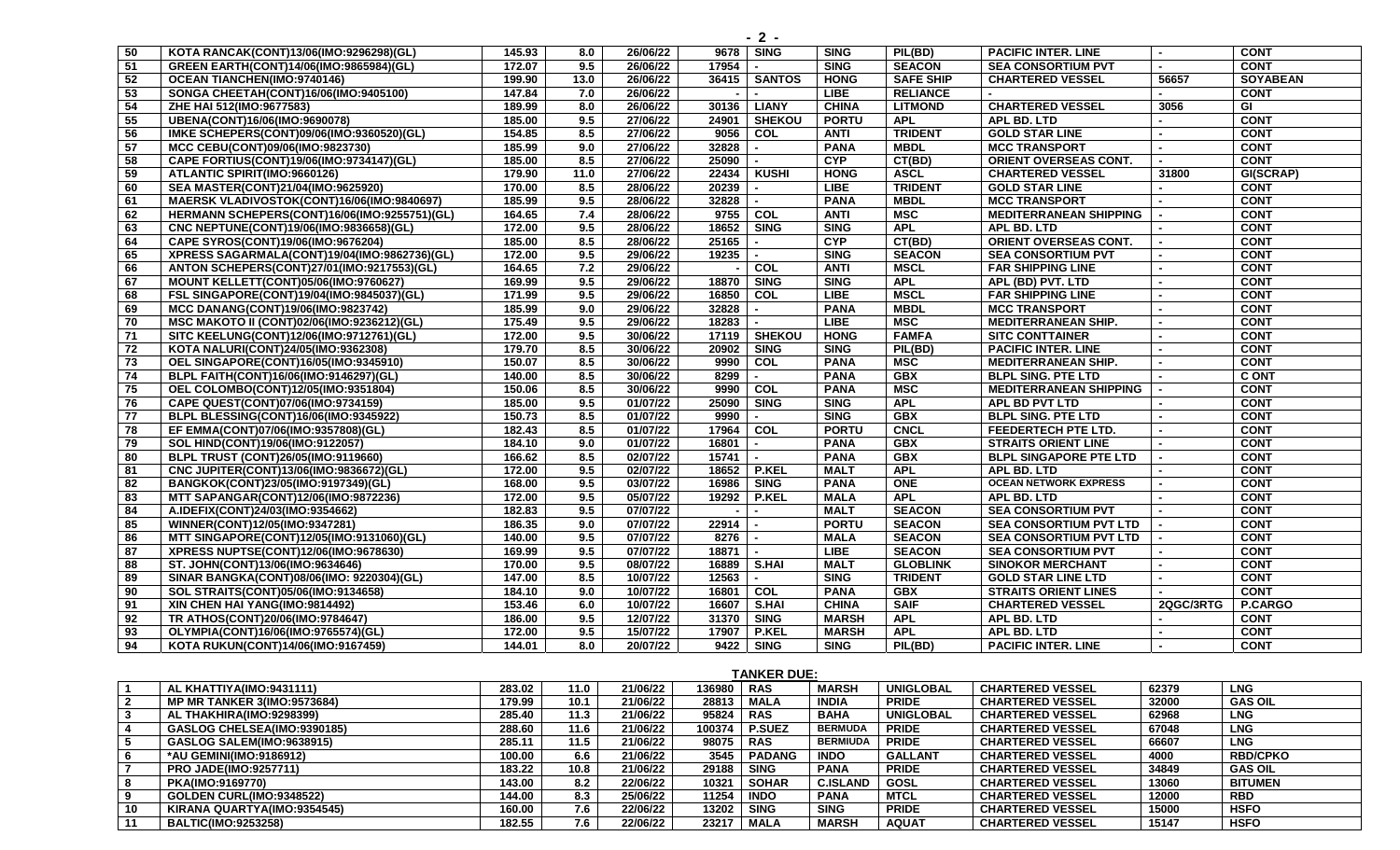**AT KUTUBDIA/MATARBARI ANCHORAGE:**

| $\overline{1}$          | SWIFT CRO(Attach by High Court: 23/02/11)               | $\sim$                             | 184.60        | <b>BALLAST</b>                  |            | <b>VIZA</b>                | <b>PANA</b>                |                | <b>BROTHERS</b>                  | R/A(11/09 AT 1800)                       | 6.5                      |               |                                |
|-------------------------|---------------------------------------------------------|------------------------------------|---------------|---------------------------------|------------|----------------------------|----------------------------|----------------|----------------------------------|------------------------------------------|--------------------------|---------------|--------------------------------|
| $\overline{2}$          | SVITZER CHITTAGONG(IMO:9843493)                         | $\overline{\phantom{a}}$           | 36.00         | <b>BALLAST</b>                  |            | <b>PHUKET</b>              | <b>PANA</b>                |                | <b>SEAWAVE</b>                   | 16/06 AT 1200                            | 5.0                      |               |                                |
| $\mathbf{3}$            | TUG SVITZER RANGPUR(IMO:9820570)                        | $\sim$                             |               | 32.00   BALLAST                 |            | <b>SING</b>                | <b>SING</b>                |                | <b>SEAWAVE</b>                   | 24/09 AT 1700                            | 4.2                      |               |                                |
| -4                      | <b>TUG SUMMIT PSA-1</b><br>TUG SUMMIT PSA 2(IMO:984352) | $\blacksquare$                     | 29.95         | <b>BALLAST</b><br>29.95 BALLAST |            | <b>SING</b>                | <b>SING</b>                |                | <b>SEAWAVE</b>                   | R/A(19/04 AT 1200)<br>R/A(19/04 AT 1200) | 4.0                      |               |                                |
| - 5<br>- 6              | <b>TUG SUMMIT PSA 3(IMO:9843534)</b>                    | $\sim$<br>$\overline{\phantom{a}}$ |               | 29.95 BALLAST                   |            | <b>SING</b><br><b>SING</b> | <b>SING</b><br><b>SING</b> |                | <b>SEAWAVE</b><br><b>SEAWAVE</b> | R/A(19/04 AT 1200)                       | 4.0<br>4.0               |               |                                |
| $\overline{7}$          | TUG SUMMIT PSA 4(IMO:9847229)                           |                                    | 29.95         | <b>BALLAST</b>                  |            | <b>SING</b>                | <b>SING</b>                |                | <b>SEAWAVE</b>                   | R/A(19/04 AT 1200)                       | 4.0                      |               |                                |
| - 8                     | <b>TUG SUMMIT PSA 5(IMO:9854272)</b>                    | $\blacksquare$                     |               | 29.95   BALLAST                 |            | <b>SING</b>                | <b>PANA</b>                |                | <b>SEAWAVE</b>                   | R/A(19/04 AT 1200)                       | 4.0                      |               |                                |
| 9                       | <b>SUMMIT LNG(IMO:9322255)</b>                          | $\overline{\phantom{a}}$           | 277.00        | <b>LNG</b>                      |            | <b>RAS</b>                 | <b>BELG</b>                |                | <b>UNIGLOBAL</b>                 | 20/04 AT 0900                            | 11.7                     | 59711         |                                |
| 10                      | <b>EXCELLENCE</b>                                       | $\sim$                             | 277.00   LNG  |                                 |            | <b>RAS</b>                 | <b>BELGIUM</b>             |                | <b>UNIGLOBAL</b>                 | 24/04 AT 1400                            | 12.5                     | 60047         |                                |
| 11                      | ORANJE(IMO:9263904)                                     | $\overline{\phantom{a}}$           |               | 185.00 BALLAST                  |            | <b>MILA</b>                | <b>CYP</b>                 |                | <b>PRANTIK</b>                   | 02/02 AT 1000                            | 8.0                      |               |                                |
| 12                      | SVITZER FOXTROT(IMO:9592525)                            | $\overline{\phantom{a}}$           | 45.00         | <b>BALLAST</b>                  |            | KOL                        | <b>SING</b>                |                | <b>SEAWAVE</b>                   | R/A(14/03 AT 1830)                       | 5.0                      |               |                                |
| 13                      | TUG TERAS HYDRA(IMO:9531296)                            | $\blacksquare$                     | 36.00         | <b>BALLAST</b>                  | 495        | LUMU                       | <b>INDO</b>                |                | <b>PRANTIK</b>                   | 04/05 AT 1500                            | 4.0                      |               | <b>TOWING BARGE ASLCO 3005</b> |
| 14                      | <b>BARGE ASLCO 3005(NO:401531)</b>                      | $\overline{\phantom{a}}$           | 87.86         | <b>P.CARGO</b>                  | 3527       | <b>LUMU</b>                | <b>SING</b>                |                | <b>PRANTIK</b>                   | 04/05 AT 1500                            | 4.2                      | 7899          |                                |
| 15                      | LPG WARRIOR(IMO:9317298)(R.2310)                        | $\sim$                             | 230.00 LPG    |                                 | 45965      | <b>FUJA</b>                | BD                         |                | <b>INTERPORT</b>                 | 08/05 AT 1600                            | 10.8                     | 66079         |                                |
| 16                      | TUG ORION WB 2(IMO:9560314)                             | $\overline{\phantom{a}}$           |               | 24.96   BALLAST                 |            | <b>SING</b>                | <b>NIUE</b>                |                | <b>PRANTIK</b>                   | (R/A 2006 AT 1000)                       | 3.4                      | $\sim$        |                                |
| 17                      | <b>LPG MARIA(IMO:9228253)</b>                           | $\sim$                             | 119.29 LPG    |                                 | 5764       | <b>MONG</b>                | <b>PANA</b>                |                | <b>INTERPORT</b>                 | 06/06 AT 1342                            | 5.60                     | 650           |                                |
| 18                      | SERENE THEODORA(IMO:9567946)(R.2733)                    | $\blacksquare$                     |               | 190.01 C.CLINK                  | 32884      | YANBU                      | <b>MALT</b>                |                | <b>BENCON</b>                    | 14/06 AT 1030                            | 12.65                    | 54800         |                                |
| 19                      | TUG DANUM 105(IMO:9555553)                              | $\overline{\phantom{a}}$           |               | 37.00   BALLAST                 |            | 476   LUMU                 | <b>MALA</b>                | <b>ASLL</b>    |                                  | 15/06 AT 0900                            | 4.1                      |               | <b>TOWING BARGE LINAU 83</b>   |
| 20                      | <b>BARGE LINAU 89(NO:332913)</b>                        |                                    | 101.01        | <b>BALLAST</b>                  | 4334       | <b>LUMU</b>                | <b>MALA</b>                | <b>ASLL</b>    |                                  | 15/06 AT 0900                            | 5.1                      | P.CARGO       |                                |
|                         | (B): VESSELS AT A/B/C ANCHORAGE:                        |                                    |               |                                 |            |                            |                            |                |                                  |                                          |                          |               |                                |
|                         | (B/1) VESSELS READY:                                    |                                    |               |                                 |            |                            |                            |                |                                  |                                          |                          |               |                                |
| SL.                     | <b>NAME OF VESSEL</b>                                   | <b>R/ON</b>                        | <b>LENGTH</b> | <b>CARGO</b>                    | <b>GRT</b> |                            | <b>L.PORT</b>              | <b>FLAG</b>    | <b>LOCAL</b>                     | <b>ARRIVAL DATE</b>                      | <b>ANCHO</b>             | <b>DRAFT</b>  | <b>QUANTITY/</b>               |
| NO.                     |                                                         |                                    |               |                                 |            |                            |                            |                | <b>AGENT</b>                     | & TIME                                   | -RAGE                    |               | <b>REMARKS</b>                 |
| $\overline{1}$          | *SOL DELTA(CONT)(IMO:9082805)                           | 16/06                              | 184.00        | <b>CONT</b>                     |            | 16800                      | COL                        | <b>PANA</b>    | <b>GBX</b>                       | 16/06 AT 1115                            | C                        | 9.3           | 1004                           |
|                         | MSC ALICE(CONT)(IMO:9232632)                            | 17/06                              | 184.70        | <b>CONT</b>                     |            | 16803                      | <b>SING</b>                | <b>LIBE</b>    | <b>MSC</b>                       | 17/06 AT 1112                            | в                        | 9.0           | 1118                           |
| $\overline{\mathbf{2}}$ |                                                         |                                    |               |                                 |            |                            |                            |                |                                  |                                          |                          |               |                                |
| $\mathbf{3}$            | XPRESS KOHIMA(CONT)(IMO:9155016)                        | 17/06                              | 168.03        | <b>CONT</b>                     |            | 16915                      | COL                        | <b>TUVA</b>    | <b>SEACON</b>                    | 17/06 AT 1700                            | C                        | 7.8           | 728                            |
| 4                       | KOTA BISTARI(CONT)(IMO:9695107)                         | 17/06                              | 179.50        | <b>CONT</b>                     |            | 20886                      | <b>SING</b>                | <b>SING</b>    | PIL(BD)                          | 17/06 AT 2300                            | C                        | 9.3           | 916                            |
| - 5                     | MSC TRADER II(CONT)(IMO:9230775)                        | 19/06                              | 184.10        | <b>CONT</b>                     |            | 16803                      | COL                        | <b>LIBE</b>    | MSC                              | 19/06 AT 0936                            | C                        | 9.4           | 854                            |
| 6                       | *SWASDEE ATLANTIC(CONT)(IMO:9879375)(GL)                | 19/06                              | 172.07        | <b>CONT</b>                     |            | 18051                      | <b>S.HAI</b>               | <b>MARS</b>    | <b>GLOBELINK</b>                 | 19/06 AT 1933                            | C                        | 9.3           | 1275                           |
| $\overline{7}$          | <b>MAERSK JAKARTA(CONT)(IMO:9865881)</b>                | 20/06                              | 186.00        | <b>CONT</b>                     |            | 32965                      | <b>TANJ</b>                | <b>PANA</b>    | <b>MBDL</b>                      | 20/06 AT 0515                            | C                        | 9.5           | 1740                           |
| 8                       | MARINE TARABA(CONT)(IMO:9445019)                        | 20/06                              | 171.99        | <b>CONT</b>                     |            | 17294                      | <b>P.KEL</b>               | <b>PANA</b>    | <b>COLUMBIA</b>                  | 20/06 AT 0648                            | C                        | 9.4           | 949                            |
| 9                       | MAERSK NESNA(CONT)(IMO:9894650)                         | 20/06                              | 171.93        | <b>CONT</b>                     |            | 25805                      | <b>T.PHIL</b>              | <b>PANA</b>    | <b>MBDL</b>                      | 20/06 AT 1142                            | C                        | 9.25          | 1056                           |
| -10                     | *KOTA RAJIN(CONT)(IMO:9296286)(GL)                      | 21/06                              | 145.96        | <b>CONT</b>                     |            | 9678                       | <b>P.KEL</b>               | <b>SING</b>    | PIL(BD)                          | 21/06 AT 0124                            | C                        | 8.1           | 471                            |
| 11                      | SEOUL GLOW(CONT)(IMO:9357535)                           | 21/06                              | 175.10        | <b>CONT</b>                     |            | 18123                      | <b>P.KEL</b>               | <b>LIBE</b>    | <b>CT</b>                        | 21/06 AT 0320                            | C                        | 9.1           | 1137                           |
| 12                      | CAPE ARAXOS(CONT)(IMO:9696084)                          | 21/06                              | 184.99        | <b>CONT</b>                     |            | 25165                      | <b>CHINA</b>               | CYP            | <b>APL</b>                       | 21/06 AT 0338                            | C                        | 9.5           | 1652                           |
| 13                      | XPRESS DHAULAGIRI(CONT)(IMO:9760639)(GL)                | 21/06                              | 169.99        | <b>CONT</b>                     |            | 18826 P.KEL                |                            | <b>SING</b>    | <b>SEACON</b>                    | 21/06 AT 0536                            | C                        | 9.5           | 1298                           |
| -14                     |                                                         | 21/06                              | 172.00        | <b>CONT</b>                     |            | 17518                      | COL                        | <b>MARS</b>    | <b>CNCL</b>                      | 21/06 AT 0742                            | C                        | 8.3           | 883                            |
|                         | CELSIUS NELSON(CONT)(IMO:9377690)                       | 21/06                              | 182.52        | <b>CONT</b>                     |            | 18102                      | COL                        | <b>PANA</b>    | <b>GBX</b>                       | 21/06 AT 0836                            | C                        | 9.5           | 1073                           |
| 15                      | SOL PROMISE(CONT)(IMO:9363156)(GL)                      |                                    |               |                                 |            |                            |                            |                |                                  |                                          |                          |               |                                |
| 16                      | <b>KEN UN(IMO:9727089)</b>                              | 09/06                              | 179.99        | GI(SCRAP)                       |            | 22501                      | <b>SING</b>                | <b>PANA</b>    | <b>LITMOND</b>                   | 06/06 AT 1642                            | Α                        | 8.5           | 32999                          |
|                         | (B/2): VESSELS NOT READY:                               |                                    |               |                                 |            |                            |                            |                |                                  |                                          |                          |               |                                |
| $\overline{1}$          | ASL MERCURY(IMO:9519303)(R.2697)                        |                                    | 190.00        | <b>GI(SODA ASH)</b>             |            | 32987                      | <b>P.KEL</b>               | <b>LIBE</b>    | <b>COSCOL</b>                    | 08/06 AT 1818                            | A                        | 11.2          | 44403                          |
| $\mathbf{2}$            | AISHA SARWAR(IMO:9200433)(R.2790)                       |                                    | 189.33        | <b>C.CLINK</b>                  |            | 22612                      | <b>BAYA</b>                | <b>BD</b>      | <b>SRSL</b>                      | 10/06 AT 0900                            | A                        | 11.5          | 43600                          |
| -3                      | AP STON(IMO:9652131)(R.2732)                            |                                    | 190.00        | GI(SCRAP)                       |            | 31598                      | <b>SING</b>                | <b>MARSH</b>   | <b>ABC</b>                       | 15/06 AT 1418                            | A                        | 10.9          | 42142                          |
| -4                      | JIN HAI ZHENG(IMO:9590993)(R.2866)                      |                                    | 190.00        | GI                              |            | 29255                      | <b>S.HAI</b>               | <b>CHINA</b>   | <b>ASAL</b>                      | 15/06 AT 1330                            | A                        | 9.2           | 32825                          |
| - 5                     | PETROLIMEX 10(IMO:9239642)(R.2939)                      |                                    | 176.00        | <b>GAS OIL</b>                  |            | 25408                      | <b>DHAM</b>                | <b>VIET</b>    | <b>PRIDE</b>                     | 16/06 AT 1324                            | A                        | 10.7          | 33326                          |
| - 6                     | <b>GREAT ROYAL(IMO:9083081)</b>                         |                                    | 180.00        | <b>C.CLINK</b>                  |            | 23263                      | <b>SING</b>                | <b>BD</b>      | <b>VANGUARD</b>                  | 16/06 AT 1412                            | A                        | 11.5          | 41000                          |
| $\overline{7}$          | DONG-A THEMIS(IMO:9496189)                              |                                    | 183.06        | <b>GAS OIL</b>                  |            | 28160                      | <b>DHAM</b>                | <b>PANA</b>    | <b>PRIDE</b>                     | 17/06 AT 1354                            | в                        | 10.62         | 33107                          |
| 8                       | ZAHAB JAHAN(IMO:9217612)                                |                                    | 189.83 SLAG   |                                 |            | 26067 DHAM                 |                            | BD             | <b>SRSL</b>                      | 15/06 AT 1200                            |                          |               | 44500                          |
| 9                       | <b>STAR ROYAL(IMO:9221126)</b>                          |                                    | 189.90        | <b>C.CLINK</b>                  |            | 29499 SING                 |                            | <b>BD</b>      | <b>VANGUARD</b>                  | 16/06 AT 0230                            | A<br>A                   | -11.5<br>11.0 | 458000                         |
|                         |                                                         |                                    |               |                                 |            |                            |                            |                |                                  |                                          |                          |               |                                |
| 10                      | *SHEJYOTI(IMO:9237876)                                  |                                    | 94.72         | <b>CONT</b>                     |            | 3811                       | <b>CHENN</b>               | BD             | <b>MANGO</b>                     | 18/06 AT 1445                            | $\overline{\phantom{0}}$ | 6.0           | 194                            |
| 11                      | BUNUN DYNASTY(IMO:9707821)                              |                                    | 179.97        | GI(SCRAP)                       |            | 23281                      | <b>SING</b>                | <b>PANA</b>    | <b>LITMOND</b>                   | 18/06 AT 1730                            | A                        | 9.95          | 32999                          |
| 12                      | BERNORA(IMO:9352145)(R.2893)                            |                                    | 128.60        | <b>RPO</b>                      |            | 8545 SING                  |                            | <b>BAHA</b>    | <b>BERING</b>                    | 18/06 AT 1542                            | C                        | 8.7           | 11989                          |
| 13                      | TORM THYRA(IMO:9250488)(R.2949)                         |                                    | 183.00        | <b>GAS OIL</b>                  |            | 30128 MALA                 |                            | <b>SING</b>    | <b>PRIDE</b>                     | 19/06 AT 0124                            | $\blacksquare$           | 10.6          | 32820                          |
| 14                      | JAHAN SISTER(IMO:9102332)                               |                                    | 189.99        | <b>C.CLINK</b>                  |            | 26449                      | <b>INDO</b>                | <b>BD</b>      | <b>SRSL</b>                      | 17/06 AT 1830                            | A                        | 11.5          | 46600                          |
| 15                      | *PACIFIC JEWEL(IMO:9413779)                             |                                    | 179.99        | JET A-1                         |            | 28754 MALA                 |                            | <b>HONG</b>    | <b>PRIDE</b>                     | 20/06 AT 1612                            | в                        | 9.2           | 27496                          |
| 16                      | TORM ADVENTURE(IMO:9326914)                             |                                    | 182.90        | <b>GAS OIL</b>                  |            | 26751                      | <b>SING</b>                | <b>D. MARK</b> | <b>PRIDE</b>                     | 20/06 AT 1812                            | A                        | 10.8          | 34497                          |
|                         | (B/3): VESSELS AWAITING EMPLOYEMENT/INSTRUCTION:        |                                    |               |                                 |            |                            |                            |                |                                  |                                          |                          |               |                                |
| $\mathbf{1}$            | <b>CRYSTAL SAPPHIRE</b>                                 | $\sim$                             | $189.00 -$    |                                 |            |                            | SALALA BD                  |                | CNL                              | 22/12 AT 0212                            | $\mathbf{A}$             | 6.0           | A/.FOR OWNER INSTRUCTION       |
|                         |                                                         |                                    |               |                                 |            |                            |                            |                |                                  |                                          |                          |               |                                |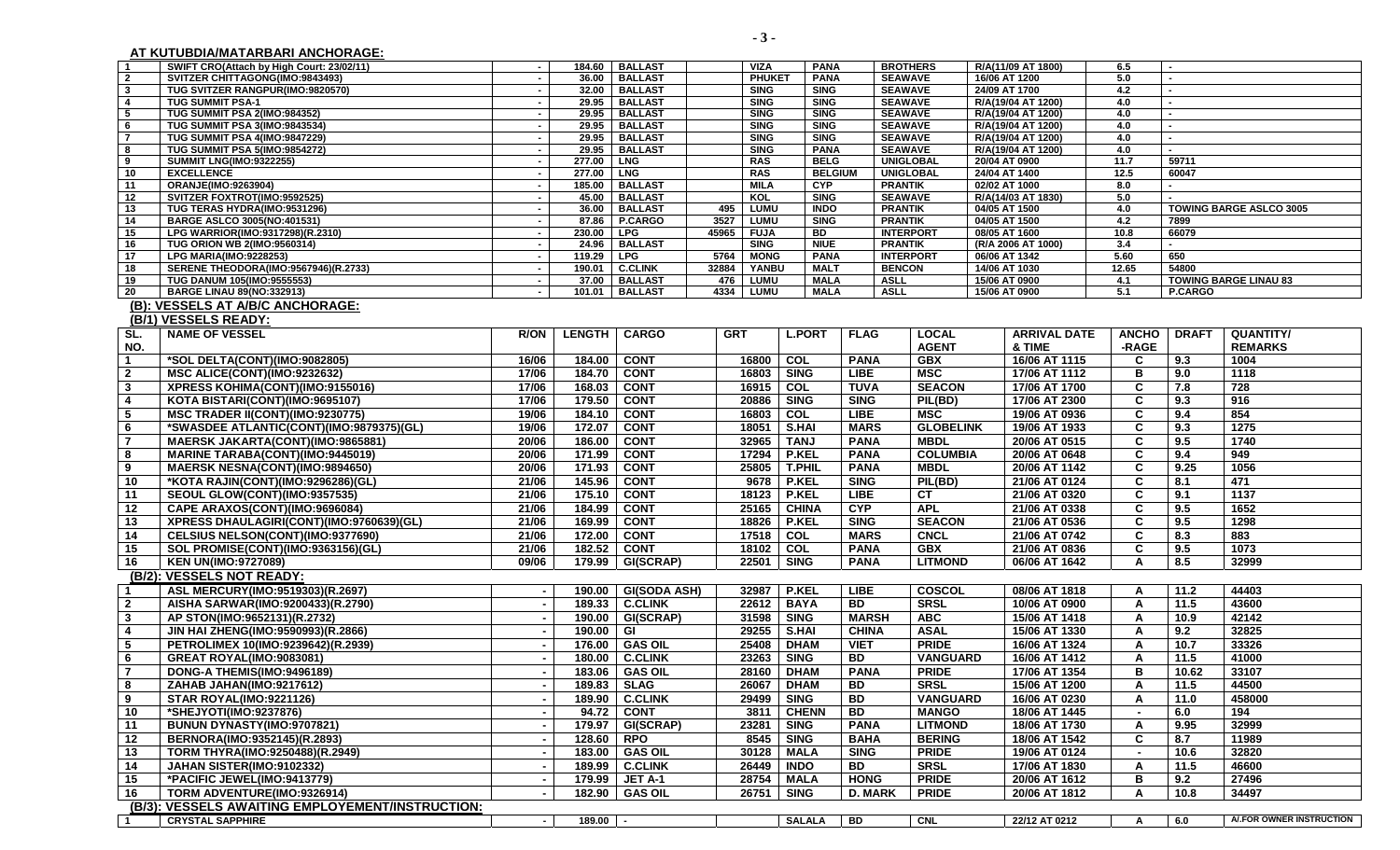| $\overline{2}$ | <b>CRYSTAL GOLD</b>                                                                      |                          | 168.30           | <b>BALLAST</b>                       |                | <b>CTG</b>                   | IND                           | <b>CNL</b>                     | 15/03 AT 1430                  | C                        | 5.6          |                                     |
|----------------|------------------------------------------------------------------------------------------|--------------------------|------------------|--------------------------------------|----------------|------------------------------|-------------------------------|--------------------------------|--------------------------------|--------------------------|--------------|-------------------------------------|
| $\mathbf{3}$   | <b>CHELSEA</b>                                                                           | $\sim$                   | 189.00           | <b>BALLAST</b>                       |                |                              |                               | ???                            | 21/04 AT 0248                  | $\overline{\phantom{a}}$ | $\sim$       |                                     |
| $\overline{4}$ | HTK EMOTION(IMO:9557331)(RENAMED: MV. MAA)                                               | $\sim$                   | 79.57            | <b>BALLAST</b>                       |                | <b>SING</b>                  | <b>LIBE</b>                   | <b>NAAF</b>                    | 03/12 AT 1215                  | C                        | 3.1          | A/.FOR OWNER INSTRUCTION            |
| 5              | <b>FALD-E-RABBI</b>                                                                      | $\sim$                   | 112.00           |                                      |                | KOL                          | <b>PANA</b>                   | <b>EDTL</b>                    | R/A(23/04 AT 1600)             | C                        | 4.5          | -DO-                                |
| 6              | TUG AT 3201(IMO:9443346)                                                                 |                          | 29.50            | <b>BALLAST</b>                       |                |                              | <b>BD</b>                     | ???                            | 11/09 AT 1400                  | в                        | 4.16         |                                     |
| $\overline{7}$ | KAREN(IMO:9237876)                                                                       |                          | 91.60            | <b>BALLAST</b>                       |                | <b>TUTI</b>                  | <b>ANTI</b>                   | <b>NAAF</b>                    | 14/07 AT 1010                  | в                        | 4.5          | -DO-                                |
| 8              | ZD 6998 (Attach by High Court: 12/01/2022)                                               | $\sim$                   | 60.00            | <b>BALLAST</b>                       |                | <b>PASIR</b>                 | <b>S.LEON</b>                 | <b>JAR WORLD</b>               | R/A(19/05 AT 1600)             | C                        | 2.5          |                                     |
| 9              | <b>DE LIN(IMO:8434594)</b>                                                               | $\sim$                   | 75.00\           | <b>BALLAST</b>                       |                | ZHUH                         | <b>BELIZ</b>                  | <b>JAC</b>                     | 27/11 AT 1100                  | C                        | 4.0          | -DO-                                |
| 10             | <b>TUG HULK(IMO:9190925)</b>                                                             | $\sim$                   | 58.00            | <b>BALLAST</b>                       |                | <b>MUMB</b>                  | <b>VANT</b>                   | <b>GPSL</b>                    | 14/12 AT 1420                  | A                        | 6.3          | A/.FOR OWNER INSTRUCTION            |
| 11             | SVITZER DHAKA(Attach by High Court: 14/12/2020)                                          | $\sim$                   | 29.94            | <b>BALLAST</b>                       |                | <b>SING</b>                  | <b>SING</b>                   | <b>SEAWAVE</b>                 | R/A(16/11 AT 1200)             | C                        | 5.0          | -DO-                                |
| 12             | PROSPERITY(IMO:8400531)(Attach by High Court: 15/06/2020)                                | $\sim$                   | 165.60           |                                      |                | <b>YANG</b>                  | <b>PANA</b>                   | <b>ARGO</b>                    | 08/02 AT 1148                  | C                        | 5.0          | -DO-                                |
| 13             | SVITZER KHULNA(IMO:9820668)                                                              |                          | 34.00            | <b>BALLAST</b>                       |                | IND.                         | <b>SING</b>                   | <b>SEAWAVE</b>                 | R/A(21/10 AT 1300)             | C                        | 5.0          | $-DO-$                              |
| 14             | NORD TRUST(IMO:9454187)                                                                  | $\sim$                   | 189.90           | <b>BALLAST</b>                       |                | <b>MONG</b>                  | <b>PANA</b>                   | IPL                            | 28/10 AT 2306                  | в                        | 5.2          | -DO-                                |
| 15             | <b>LCT JUREN(IMO:8538613)</b>                                                            | $\sim$                   | 75.00            | <b>BALLAST</b>                       |                | <b>SING</b>                  | <b>VOLIVIA</b>                | <b>OTSL</b>                    | 22/01 AT 1230                  | $\blacksquare$           | 3.5          | $-DO-$                              |
| 16             | MILLION BELL(IMO:9640607)                                                                | $\sim$                   | 197.00           | <b>BALLAST</b>                       |                | <b>HALD</b>                  | <b>PANA</b>                   | <b>FAL</b>                     | 28/03 AT 2324                  | в                        | 6.23         | ٠<br><b>TOWING BARGE AM MERMAID</b> |
| 17             | TUG NAVIMAR-3(IMO:9526045)                                                               | $\sim$                   | 30.83            | <b>BALLAST</b>                       | 370            | <b>CHENN</b>                 | <b>ST.KITTS</b>               | <b>OTSL</b>                    | 03/06 AT 0001                  | в<br>C                   | 3.5          | A/. FOR OWNER INSTRUCTION           |
| 18<br>19       | PRIDE(IMO:9153525) (Attach by High Court: 01/06/2022)<br>TUG PRANTIC SARWAR(IMO:9333943) | $\sim$<br>$\sim$         | 333.00<br>56.00  | <b>BALLAST</b><br><b>BALLAST</b>     | 159423<br>1197 | <b>SOHAR</b><br><b>MONG</b>  | <b>ST.KITS</b><br><b>SING</b> | <b>SIGMA</b><br><b>PRANTIK</b> | 04/05 AT 1615<br>14/06 AT 1305 | C                        | 8.2<br>4.5   | A/.FOR OWNER INSTRUCTION            |
| 20             | HN LUXURY(IMO:9198379)(R.2645)                                                           |                          | 154.38           |                                      | 14762          | <b>JAPAN</b>                 | <b>PANA</b>                   | <b>ABC</b>                     | R/A(10/06 AT 0800)             | C                        | 5.0          | $-DO-$                              |
| 21             | SCHUMI-3(IMO:9125413)                                                                    | $\sim$                   | 105.00           | <b>BALLAST</b>                       | 1524           | <b>MONG</b>                  | <b>THAI</b>                   | <b>INTERPORT</b>               | 18/06 AT 1112                  | в                        | 4.7          | <b>FOR BUNKERING</b>                |
|                |                                                                                          |                          |                  |                                      |                |                              |                               |                                |                                |                          |              |                                     |
|                | (B/4): VESSELS NOT ENTERING:                                                             |                          |                  |                                      |                |                              |                               |                                |                                |                          |              |                                     |
| -1             | ATHENA(IMO:9426726)                                                                      |                          | 199.98           | <b>AGGREGATE</b>                     |                | <b>FUJA</b>                  | <b>MARSH</b>                  | <b>ATSL</b>                    | 02/02 AT 0718                  | A                        | 10.5         | 46250                               |
| $\overline{2}$ | BARGE AZ QINGDAO(IMO:525318)                                                             | $\overline{\phantom{a}}$ | 111.25           | <b>AGGREGATE</b>                     |                | <b>CHENN</b>                 | <b>SING</b>                   | <b>ATSL</b>                    | 12/02 AT 0800                  | C                        | 6.0          | 13600                               |
| $\mathbf{3}$   | STAR MISTRAL(IMO:9684225)                                                                | $\sim$                   | 189.94           | <b>RAW SUGAR</b>                     |                | <b>SANTOS</b>                | LIBE                          | <b>GM SHIP</b>                 | 09/04 AT 0448                  | A                        | 10.9         | 45600                               |
| 4              | <b>MEGHNA PRINCESS(IMO:9805776)(R.2259)</b>                                              |                          | 199.90           | <b>RAW SUGAR</b>                     | 35210          | <b>JAIGARH</b>               | BD                            | <b>USL</b>                     | 09/05 AT 0624                  | A                        | 11.4         | 60500                               |
| 5              | BROADGATE(IMO:9785122)(R.2308)                                                           | $\sim$                   | 179.97           | <b>LENTILS</b>                       | 33225          | <b>SING</b>                  | <b>LIBE</b>                   | IMS                            | 13/05 AT 0844                  | A                        | 10.8         | 35505                               |
| 6              | MCL-12(IMO:8577982)(R.2291)                                                              |                          | 71.94            | <b>Y.CORN</b>                        | 1854           | <b>YANG</b>                  | <b>MYAN</b>                   | <b>MULTIPORT</b>               | 15/05 AT 1142                  | C                        | 4.0          | 2650                                |
| $\overline{7}$ | <b>HANDY STRANGER(IMO:9643453)</b>                                                       | $\sim$                   | 182.00           | GI(SCRAP)                            | 23163          | <b>SING</b>                  | <b>CYP</b>                    | <b>EVERETT</b>                 | 28/04 AT 2118                  | в                        | 9.5          | 24625                               |
| 8              | PAC SHARON(IMO:9913688)                                                                  | $\sim$                   | 199.99           | <b>SOYABEAN</b>                      | 35812          | <b>EGYPT</b>                 | <b>HONG</b>                   | <b>MULTIPORT</b>               | 22/05 AT 0424                  | A                        | 11.0         | 44138                               |
| 9              | SIRRAH(IMO:9200342)(R.2425)                                                              | $\sim$                   | 185.73           | <b>C.CLINK</b>                       | 25955          | <b>SOHAR</b>                 | <b>PANA</b>                   | IMS                            | 19/05 AT 1000                  | A                        | 11.8         | 47001                               |
| 10             | ZEIN(IMO:9216822)(R.2439)                                                                | $\sim$                   | 189.99           | <b>LIMESTONE</b>                     | 30303          | <b>SING</b>                  | <b>PANA</b>                   | <b>AKIJ</b>                    | 22/05 AT 0530                  | A                        | 11.4         | 51303                               |
| 11             | HAI DUONG 09(IMO:9342243)                                                                |                          | 111.00           | <b>BALL CLAY</b>                     | 7104           | P.KEL                        | <b>PANA</b>                   | <b>FMS</b>                     | 24/05 AT 0700<br>25/05 AT 0815 | B                        | 9.5          | 10500                               |
| 12             | AN HAI KELSEY(IMO:9561693)                                                               | $\sim$                   | 92.00            | PTA(BAG)                             | 2999           | <b>CHINA</b>                 | <b>VIET</b>                   | USL                            |                                | B                        | 5.85         | 4000                                |
| 13             | GSM(IMO:9334961)(R.2379)                                                                 | $\sim$                   | 115.48<br>189.99 | <b>WOOD PULP</b>                     | 7823<br>30662  | <b>SING</b><br><b>BONT</b>   | <b>VIET</b><br><b>LIBE</b>    | <b>USL</b><br><b>UNIOCEAN</b>  | 29/05 AT 2125                  | C                        | 8.2<br>12.5  | 8000<br>54100                       |
| 14             | RUI FU CHENG(IMO:9272448)                                                                | $\overline{\phantom{a}}$ | 100.58           | <b>COAL</b>                          |                |                              | <b>SING</b>                   | <b>OTSL</b>                    | 31/05 AT 1100                  | A<br>в                   | 5.6          | 4400                                |
| 15             | <b>BARGE AM MERMAID</b>                                                                  |                          |                  | <b>AGGREGATE</b>                     | 4241           | <b>CHENN</b>                 |                               |                                | 03/06 AT 0001                  |                          |              |                                     |
| 16<br>17       | BEILUN 17(IMO:9672052)<br>OCEAN PRIDE(IMO:9324095)                                       | $\sim$                   | 199.90<br>189.90 | <b>LIMESTONE</b><br><b>RAW SUGAR</b> | 36518<br>31234 | <b>FUJA</b><br><b>SANTOS</b> | <b>CHINA</b><br><b>MARSH</b>  | <b>RENU</b><br><b>USL</b>      | 03/06 AT 1512<br>04/06 AT 2018 | A<br>A                   | 11.5<br>10.2 | 61251<br>53800                      |
| 18             | JAHAN BROTHERS(IMO:9072223)                                                              |                          | 185.84           | <b>C.CLINK</b>                       | 25899          | <b>BAYA</b>                  | BD                            | <b>SRSL</b>                    | 18/05 AT 2306                  | A                        | 11.5         | 42400                               |
| 19             | AKIJ WAVE(IMO:9109366)(R.2745)                                                           |                          | 189.80           | <b>C.CLINK</b>                       | 27011          | <b>THAI</b>                  | <b>BD</b>                     | <b>AKIJ</b>                    | 07/06 AT 1700                  | A                        | 1.4          | 42500                               |
| 20             | JAG RADHA(IMO:9496135)(R.2569)                                                           |                          | 189.99           | <b>WHEAT</b>                         | 32354          | <b>KAND</b>                  | <b>INDIA</b>                  | <b>SEACOM</b>                  | 31/05 AT 0400                  | A                        | 11.2         | 44745                               |
| 21             | STENA IMPRESSION(IMO:9667461)                                                            |                          | 183.20           | <b>SOYABEAN</b>                      | 29680          | <b>KAKI</b>                  | UK                            | <b>USL</b>                     | 10/06 AT 0730                  | в                        | 10.0         | 30281                               |
| 22             | <b>BULK AQUILA(IMO:9725574)</b>                                                          | $\overline{\phantom{a}}$ | 199.99           | <b>WHEAT</b>                         | 38227          | <b>BENCO</b>                 | <b>PANA</b>                   | <b>MTSC</b>                    | 02/06 AT 0336                  | A                        | 11.0         | 49000                               |
| 23             | ORION(IMO:9331880)                                                                       | $\sim$                   | 189.99           | <b>SLAG</b>                          | 31236          | <b>JAPAN</b>                 | LIBE                          | <b>AKIJ</b>                    | 10/06 AT 2148                  | A                        | 11.0         | 44445                               |
| 24             | <b>MANDARIN TRADER(IMO:9569279)</b>                                                      | $\sim$                   | 190.00           | <b>LIMESTONE</b>                     | 33034          | <b>MINA</b>                  | <b>SING</b>                   | <b>RENU</b>                    | 11/06 AT 0724                  | A                        | 10.4         | 54350                               |
| 25             | MEGHNA PROSPER(IMO:9309631)(R.2584)                                                      |                          | 189.99           | <b>STONE</b>                         | 30027          | <b>FUJA</b>                  | <b>BD</b>                     | <b>USL</b>                     | 09/06 AT 1018                  | в                        | 10.5         | 50200                               |
| 26             | <b>MLS GEMMA(IMO:9144043)</b>                                                            |                          | 183.00           | <b>C.CLINK</b>                       | 25537          | KOCHI                        | <b>PANA</b>                   | <b>AKIJ</b>                    | 12/06 AT 0645                  |                          | 11.5         | 45240                               |
| 27             | CONSOLIDATOR(IMO:9368869)                                                                | $\blacksquare$           | 189.99           | <b>LIMESTONE</b>                     | 32379          | <b>FUJA</b>                  | <b>MAJURO</b>                 | <b>TOGGI</b>                   | 12/06 AT 1000                  | A                        | 13.0         | 56500                               |
| 28             | <b>GOLDEN STAR(IMO:9287429)</b>                                                          | $\sim$                   | 169.26           | <b>BALL CLAY</b>                     | 16978          | <b>MALY</b>                  | <b>PANA</b>                   | <b>FMS</b>                     | 14/06 AT 1200                  | в                        | 9.8          | 26949                               |
| 29             | FEDERAL TAMBO(IMO:9644495)                                                               | $\sim$                   | 189.99           | <b>LENLILS</b>                       | 31590          | <b>SING</b>                  | <b>MARS</b>                   | <b>SEACOM</b>                  | 07/06 AT 1830                  | A                        | 11.1         | 39854                               |
| 30             | NORD MAGIC(IMO:9392793)(R.2898)                                                          | $\sim$                   |                  | 183.21 SOYABEAN                      | 29266          | <b>INDIA</b>                 | <b>DANMARK</b>                | <b>MTCL</b>                    | 15/06 AT 1206                  | C                        | 8.9          | 22740                               |
| 31             | AKIJ OCEAN(IMO:9138862)(R.2898)                                                          | $\sim$                   |                  | 185.74 BALL CLAY                     |                | 25982 P.KEL                  | BD                            | AKIJ                           | 13/06 AT 1230                  | A                        | 11.2         | 44600                               |
| 32             | <b>VTC PLANET(IMO:9060730)</b>                                                           | $\sim$                   |                  | 157.00 FIELDSPAR                     | 13706          | <b>SING</b>                  | <b>VIET</b>                   | <b>FMS</b>                     | 15/06 AT 2300                  | C                        | 9.3          | 21500                               |
| 33             | <b>HANTON TRADER III(IMO:9691436)</b>                                                    | $\blacksquare$           |                  | 199.90   LIMESTONE                   | 36278          | MINA                         | PHILL                         | <b>RENU</b>                    | 13/06 AT 2154                  | A                        | 11.1         | 48802                               |
| 34             | CIARA ENTERPRISE(IM0:9749403)                                                            |                          | 180.00           | <b>TSP</b>                           | 21216          | <b>JOR</b>                   | <b>PANA</b>                   | <b>MOTHER</b>                  | 16/06 AT 0006                  | в                        | 10.2         | 31731                               |
| 35             | BULK POLARIS(IMO:9791999)                                                                | $\sim$                   |                  | 199.98   LIMESTONE                   | 35835          | MINA                         | <b>PANA</b>                   | <b>RENU</b>                    | 13/06 AT 2342                  | A                        | 11.4         | 44000                               |
| 36             | YI LONG SHAN(IMO:9632284)                                                                | $\sim$                   | 190.00           | <b>LIMESTONE</b>                     | 32962          | <b>FUJA</b>                  | <b>HONG</b>                   | OPI                            | 14/06 AT 1700                  | A                        | 11.2         | 43735                               |
| 37             | DA NANG GAS(IMO:9388429)(R.0012)                                                         | $\sim$                   |                  | 99.90   LPG                          | 4306           | <b>DHAM</b>                  | <b>VIET</b>                   | <b>UNIGLOBAL</b>               | 17/06 AT 0850                  | C                        | 6.2          | 1245                                |
| 38             | MCL-18(IMO:8578015)(R.2902)                                                              | $\sim$                   | 72.00            | Y.MAIZE                              | 1857           | YANG                         | <b>MYAN</b>                   | <b>MULTIPORT</b>               | 18/06 AT 1142                  | C                        | 3.9          | 2650                                |
| 39             | <b>PAVO BRIGHT(IMO:9806768)</b>                                                          |                          | 199.92           | <b>AGGREGATE</b>                     | 35025          | <b>FUJA</b>                  | <b>PANA</b>                   | <b>CHATTOGRAM</b>              | 16/06 AT 0048                  | A                        | 11.1         | 47274                               |
| 40             | PACIFIC SOPHIA(IMO:9274927)                                                              | $\blacksquare$           | 189.99           | <b>LIMESTONE</b>                     | 30064          | <b>FUJA</b>                  | <b>PANA</b>                   | <b>TOGGI</b>                   | 18/06 AT 1624                  | A                        | 11.0         | 50550                               |
| 41             | <b>MARIOS G(IMO9418121)</b>                                                              | $\sim$                   | 183.00           | <b>CDSO</b>                          | 30075          | <b>S.LORE</b>                | <b>PANA</b>                   | <b>PANMARINE</b>               | 16/06 AT 1400                  | A                        | 10.4         | 43965                               |
| 42             | BELTRADER(IMO:9911642)                                                                   | $\blacksquare$           |                  | 199.90   LENTILS                     | 34617          | <b>SING</b>                  | <b>NORW</b>                   | <b>MUTUAL</b>                  | 08/06 AT 0936                  | в                        | 11.0         | 44325                               |
| 43             | WULIN(IMO:9657807)                                                                       | $\sim$                   |                  | 180.00 SOYABEAN                      | 24785          | <b>LOUIS</b>                 | <b>HONG</b>                   | <b>MULTIPORT</b>               | 20/06 AT 1848                  | A                        | 10.5         | 35612                               |
| 44             | THANOS(IMO:8304816)                                                                      | $\sim$                   |                  | 75.5 SCRAPPING                       | 2686           | <b>SOHAR</b>                 | <b>VANU</b>                   | <b>SIGMA</b>                   | 04/05 AT 1615                  | C                        | 5.6          | A/.FOR BEACHING                     |
| 45             | ION(IMO:9144067)(R.2750)                                                                 | $\sim$                   |                  | 244.00   SCRAPPING                   | 57148          | <b>SING</b>                  | <b>CAMERON</b>                | <b>FAST</b>                    | 08/06 AT 0742                  | C                        | 7.9          | -DO-                                |